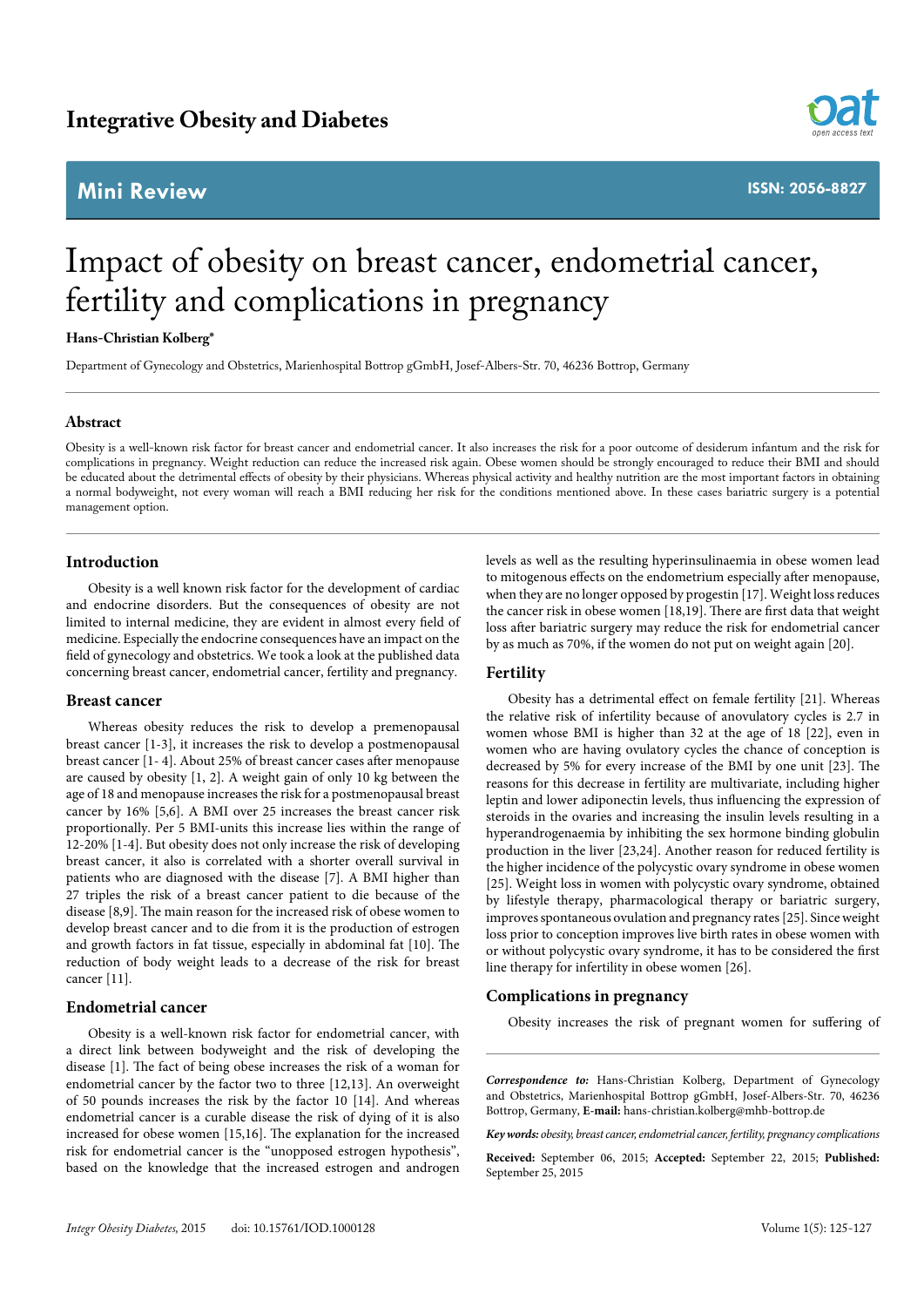complications in pregnancy, such as preeclampsia, hypertension, gestational diabetes and delivery by cesarean section [27-30]. But not only is the pregnant woman herself at risk. Children of obese pregnant women are at a higher risk for stillbirth, prematurity, congenital abnormalities, macrosomia and obesity in childhood [31,32]. With a BMI between 30 and 39.9 the relative risk for gestational diabetes is up to 4,0, the relative risk for gestational hypertension up to 3,2 and the risk for preeclampsia up to 3,3, in relation to the BMI [30]. Therefore preconception assessment of and counseling on obesity are highly encouraged [33]. If a normal body weight cannot be obtained by conservative treatment, bariatric surgery can be considered. After bariatric surgery pregnancy complications like gestational diabetes, preeclampsia, gestational hypertension and macrosomia are less likely to occur [34,35].

#### **Conclusion**

Obesity in women increases the risk of developing breast cancer and endometrial cancer, being infertile and suffering from complications in pregnancy. Obese women should be strongly encouraged to reduce their BMI and should be educated about the detrimental effects of obesity by their physicians. Whereas physical activity and healthy nutrition are the most important factors in obtaining a normal bodyweight, not every woman will reach a BMI reducing her risk for the conditions mentioned above. In these cases bariatric surgery is a potential management option.

#### **Financial disclosures**

HCK received honoraria from Novartis, GSK, Pfizer, Carl Zeiss meditec, Roche, TEVA, Theraclion, Genomic Health, Amgen, Janssen and LIV Pharma.

#### **References**

- 1. Reeves GK, Pirie K, Beral V, Green J, Spencer E, et al. (2007) Cancer incidence and mortality in relation to body mass index in the Million Women Study: cohort study. *BMJ* 335: 1134. [[Crossref](http://www.ncbi.nlm.nih.gov/pubmed/17986716)]
- 2. Renehan AG, Tyson M, Egger M, Heller RF, Zwahlen M (2008) Body-mass index and incidence of cancer: a systematic review and meta-analysis of prospective observational studies. *Lancet* 371: 569-578. [\[Crossref\]](http://www.ncbi.nlm.nih.gov/pubmed/18280327)
- 3. Renehan AG, Soerjomataram I, Tyson M, Egger M, Zwahlen M, etal. (2010) Incident cancer burden attributable to excess body mass index in 30 European countries. *Int J Cancer* 126: 692-702. [\[Crossref](http://www.ncbi.nlm.nih.gov/pubmed/19645011)]
- 4. Deutsche Adipositas-Gesellschaft (DAG e.V., Deutsche Diabetes Gesellschaft (DDG), Deutsche Gesellschaft für Ernährung (DGE) e.V. & Deutsche Gesellschaft für Ernährungsmedizin (DGEM) e.V. (2013) Interdisziplinäre Leitlinie der Qualität S3 zur, Prävention und Therapie der Adipositas".
- 5. Eliassen AH, Colditz GA, Rosner B, Willett WC, Hankinson SE (2006) Adult weight change and risk of postmenopausal breast cancer. *JAMA* 296: 193-201. [[Crossref\]](http://www.ncbi.nlm.nih.gov/pubmed/16835425)
- Lahmann PH, Lissner L, Gullberg B, Olsson H, Berglund G (2003) A prospective study of adiposity and postmenopausal breast cancer risk: the Malmö Diet and Cancer Study. *Int J Cancer* 103: 246-252. [[Crossref](http://www.ncbi.nlm.nih.gov/pubmed/12455040)]
- 7. Chang SH, Pollack LM, Colditz GA (2013) Obesity, mortality, and life years lost associated with breast cancer in nonsmoking US Women, National Health Interview Survey, 1997-2000. *Prev Chronic Dis* 10: E186. [\[Crossref](http://www.ncbi.nlm.nih.gov/pubmed/24229569)]
- 8. Minicozzi P, Berrino F, Sebastiani F, Falcini F, Vattiato R, et al. (2013) High fasting blood glucose and obesity significantly and independently increase risk of breast cancer death in hormone receptor-positive disease. *Eur J Cancer* 49: 3881-3888. [[Crossref](http://www.ncbi.nlm.nih.gov/pubmed/24011933)]
- 9. Petrelli JM, Calle EE, Rodriguez C, Thun MJ (2002) Body mass index, height, and postmenopausal breast cancer mortality in a prospective cohort of US women. *Cancer Causes Control* 13: 325-332. [[Crossref\]](http://www.ncbi.nlm.nih.gov/pubmed/12074502)
- 10. Howell A, Sims AH, Ong KR, Harvie MN, Evans DG, et al. (2005) Mechanisms of Disease: prediction and prevention of breast cancer--cellular and molecular interactions. *Nat Clin Pract Oncol* 2: 635-646. [\[Crossref\]](http://www.ncbi.nlm.nih.gov/pubmed/16341119)
- 11. Harvie M, Howell A, Vierkant RA, Kumar N, Cerhan JR, et al. (2005) Association of gain and loss of weight before and after menopause with risk of postmenopausal breast cancer in the Iowa women's health study. *Cancer Epidemiol Biomarkers Prev* 14: 656-661. [\[Crossref](http://www.ncbi.nlm.nih.gov/pubmed/15767346)]
- 12. Havrilesky LJ, Maxwell GL, Myers ER (2009) Cost-effectiveness analysis of annual screening strategies for endometrial cancer. *Am J Obstet Gynecol* 200: 640.e1-8. [[Crossref\]](http://www.ncbi.nlm.nih.gov/pubmed/19380121)
- 13. Kwon JS, Lu KH (2008) Cost-effectiveness analysis of endometrial cancer prevention strategies for obese women. *Obstet Gynecol* 112(1): 56-63. [\[Crossref\]](http://www.ncbi.nlm.nih.gov/pubmed/18591308)
- 14. Rose PG (1996) Endometrial carcinoma. *N Engl J Med* 335: 640-649. [\[Crossref\]](http://www.ncbi.nlm.nih.gov/pubmed/8692240)
- 15. von Gruenigen VE, Tian C, Frasure H, Waggoner S, Keys H, et al. (2006) Treatment effects, disease recurrence, and survival in obese women with early endometrial carcinoma : a Gynecologic Oncology Group study. *Cancer* 107: 2786-2791. [[Crossref\]](http://www.ncbi.nlm.nih.gov/pubmed/17096437)
- 16. Arem H, Park Y, Pelser C, Ballard-Barbash R, Irwin ML, et al. (2013) Prediagnosis body mass index, physical activity, and mortality in endometrial cancer patients. *J Natl Cancer Inst* 105: 342-349. [[Crossref](http://www.ncbi.nlm.nih.gov/pubmed/23297041)]
- 17. Kaaks R, Lukanova A, Kurzer MS (2002) Obesity, endogenous hormones, and endometrial cancer risk: a synthetic review. *Cancer Epidemiol Biomarkers Prev* 11: 1531-1543. [[Crossref](http://www.ncbi.nlm.nih.gov/pubmed/12496040)]
- 18. McCawley GM, Ferriss JS, Geffel D, Northup CJ, Modesitt SC (2009) Cancer in obese women: potential protective impact of bariatric surgery. *J Am Coll Surg* 208: 1093- 1098. [\[Crossref](http://www.ncbi.nlm.nih.gov/pubmed/19476897)]
- 19. Adams TD, Stroup AM, Gress RE, Adams KF, Calle EE, et al. (2009) Cancer incidence and mortality after gastric bypass surgery. *Obesity (Silver Spring)* 17: 796- 802. [[Crossref\]](http://www.ncbi.nlm.nih.gov/pubmed/19148123)
- 20. Ward KK, Roncancio AM, Shah NR, Davis MA, Saenz CC, et al. (2014) Bariatric surgery decreases the risk of uterine malignancy. *Gynecol Oncol* 133: 63-66. [[Crossref\]](http://www.ncbi.nlm.nih.gov/pubmed/24680593)
- 21. Pandey S, Pandey S, Maheshwari A, Bhattacharya S (2010) The impact of female obesity on the outcome of fertility treatment. *J Hum Reprod Sci* 3: 62-67. [[Crossref\]](http://www.ncbi.nlm.nih.gov/pubmed/19072520)
- 22. Rich-Edwards JW, Goldman MB, Willett WC, Hunter DJ, Stampfer MJ, et al. (1194) Adolescent body mass index and infertility caused by ovulatory disorder. *Am J Obstet Gynecol* 171: 171-177. [\[Crossref\]](http://www.ncbi.nlm.nih.gov/pubmed/8030695)
- 23. van der Steeg JW, Steures P, Eijkemans MJ, Habbema JD, Hompes PG, et al. (2008) Obesity affects spontaneous pregnancy chances in subfertile, ovulatory women. *Hum Reprod* 23: 324-328. [[Crossref](http://www.ncbi.nlm.nih.gov/pubmed/18077317)]
- 24. Metwally M, Li TC, Ledger WL (2007) The impact of obesity on female reproductive function. *Obes Rev* 8: 515-523. [\[Crossref\]](http://www.ncbi.nlm.nih.gov/pubmed/17868286)
- 25. Gil-Campos M, Cañete RR, Gil A (2004) Adiponectin, the missing link in insulin resistance and obesity. *Clin Nutr* 23: 963-974. [[Crossref](http://www.ncbi.nlm.nih.gov/pubmed/15380884)]
- 26. Motta AB (2012) The role of obesity in the development of polycystic ovary syndrome. *Curr Pharm Des* 18: 2482-2491. [\[Crossref\]](http://www.ncbi.nlm.nih.gov/pubmed/22376149)
- 27. Baeten JM, Bukusi EA, Lambe M (2001) Pregnancy complications and outcomes among overweight and obese nulliparous women. *Am J Public Health* 91: 436-440. [[Crossref\]](http://www.ncbi.nlm.nih.gov/pubmed/11236410)
- 28. Cedergren MI (2004) Maternal morbid obesity and the risk of adverse pregnancy outcome. *Obstet Gynecol* 103: 219-224. [[Crossref](http://www.ncbi.nlm.nih.gov/pubmed/14754687)]
- 29. Sebire NJ, Jolly M, Harris JP, Wadsworth J, Joffe M, et al. (2001) Maternal obesity and pregnancy outcome: a study of 287,213 pregnancies in London. *Int J Obes Relat Metab Disord* 25: 1175-1182. [[Crossref](http://www.ncbi.nlm.nih.gov/pubmed/11477502)]
- 30. Weiss JL, Malone FD, Emig D, Ball RH, Nyberg DA, et al. (2004) Obesity, obstetric complications and cesarean delivery rate--a population-based screening study. *Am J Obstet Gynecol* 190: 1091-1097. [\[Crossref\]](http://www.ncbi.nlm.nih.gov/pubmed/15118648)
- 31. Stothard KJ, Tennant PW, Bell R, Rankin J (2009) Maternal overweight and obesity and the risk of congenital anomalies: a systematic review and meta-analysis. *JAMA*  301: 636-650. [[Crossref\]](http://www.ncbi.nlm.nih.gov/pubmed/19211471)
- 32. Oken E, Taveras EM, Kleinman KP, Rich-Edwards JW, Gillman MW (2007) Gestational weight gain and child adiposity at age 3 years. *Am J Obstet Gynecol* 196: 322.e1-8. [\[Crossref\]](http://www.ncbi.nlm.nih.gov/pubmed/17403405)
- 33. American College of Obstetricians and Gynecologists (2013) ACOG Committee opinion no. 549: obesity in pregnancy. *Obstet Gynecol* 121: 213-217. [\[Crossref](http://www.ncbi.nlm.nih.gov/pubmed/23262963)]